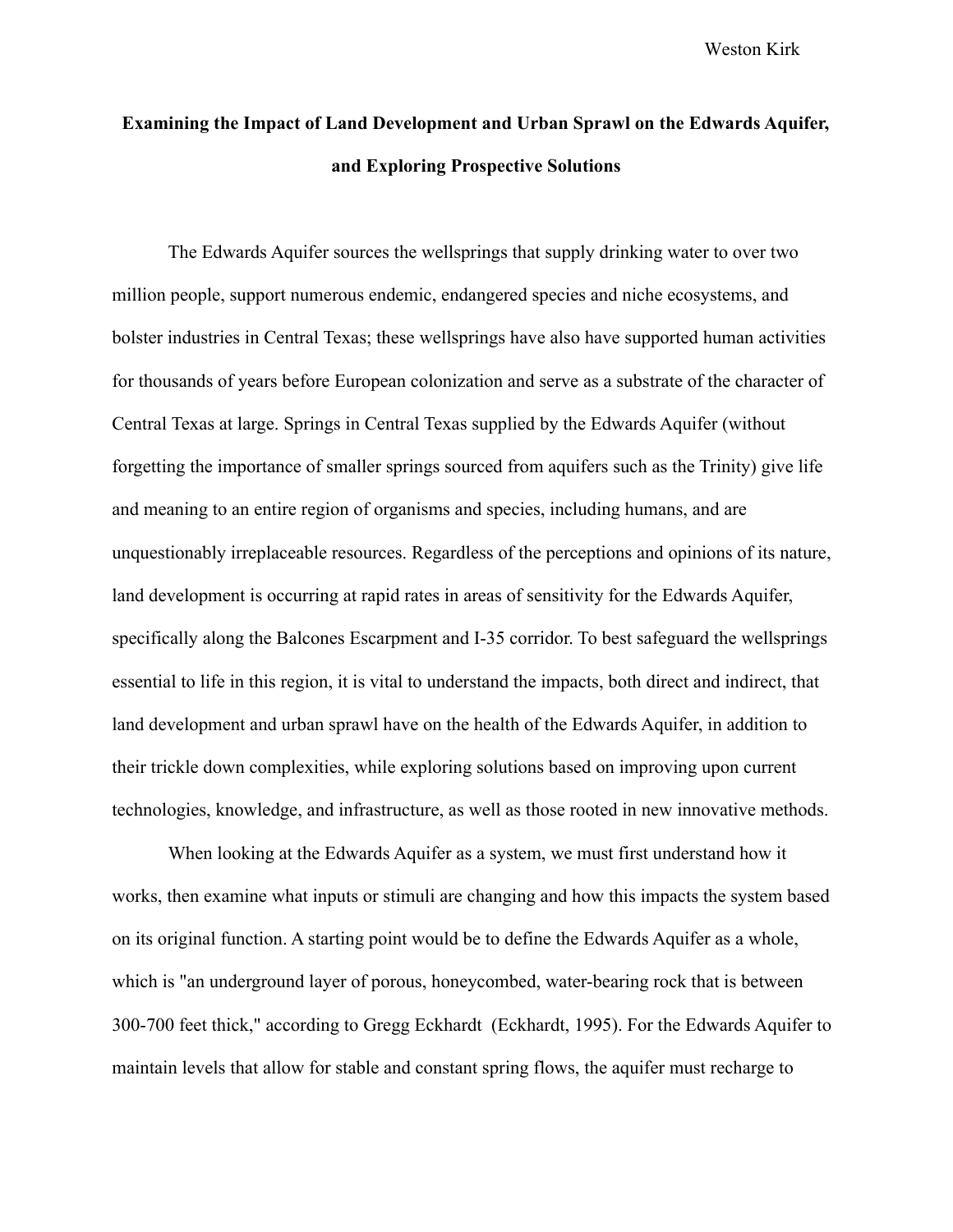replenish losses from pumping, said spring flows, etc. The structure of the Edwards Aquifer is broken up into three zones (technically four, but the transition zone will not be discussed due to available space), which are not to be confused with the segments or pools of the aquifer (Eckhardt, 1995). The contributing zone is in the Texas Hill Country and is higher in elevation than the other two zones; in this "catchment area," streams and creeks originate from "water table aquifer(s)" to give rise to the basins that eventually fuel recharge (Eckhardt, 1995). These waterways then descend to the fractured Edwards limestone that make up the recharge zone, where streams are "frequently ephemeral in nature" despite playing a significant role in aquifer recharge (Thuesen, K. 2013, p. 406). Water enters the aquifer in one of two ways, being through allogenic or autogenic recharge; allogenic recharge occurs when the water recharging the aquifer comes from locations not directly within the recharge zone, whereas autogenic recharge is characterized by water falling on and entering from areas directly atop the recharge zone, as studied from Figure 4 of World Heritage Caves and karst: a thematic study (Williams, 2008). From the perspective of the Edwards Aquifer, allogenic recharge takes place in areas such as the fractured Edwards limestones of Cibolo and Helotes streambeds as they reach the recharge zones (Eckhardt, 1995). In contrast, autogenic recharge would be present at a site such as the Seco Creek Sinkhole, where water enters only from areas within the recharge zone, as opposed to the entire drainage basins that compromise the allogenic recharge of the two waterways mentioned above (Eckhardt, 1995). Also, note that the ratio of total recharge for the Edwards Aquifer is about 80% allogeneic and 20% autogenic recharge (Eckhardt, 1995). Lastly, the artesian zone represents the confined, underground area of the aquifer where water is stored under pressure and eventually forms artesian wells such as Comal Springs and Barton Springs (Eckhardt, 1995). Outlining the systems by which the Edwards Aquifer Works gives us an excellent springboard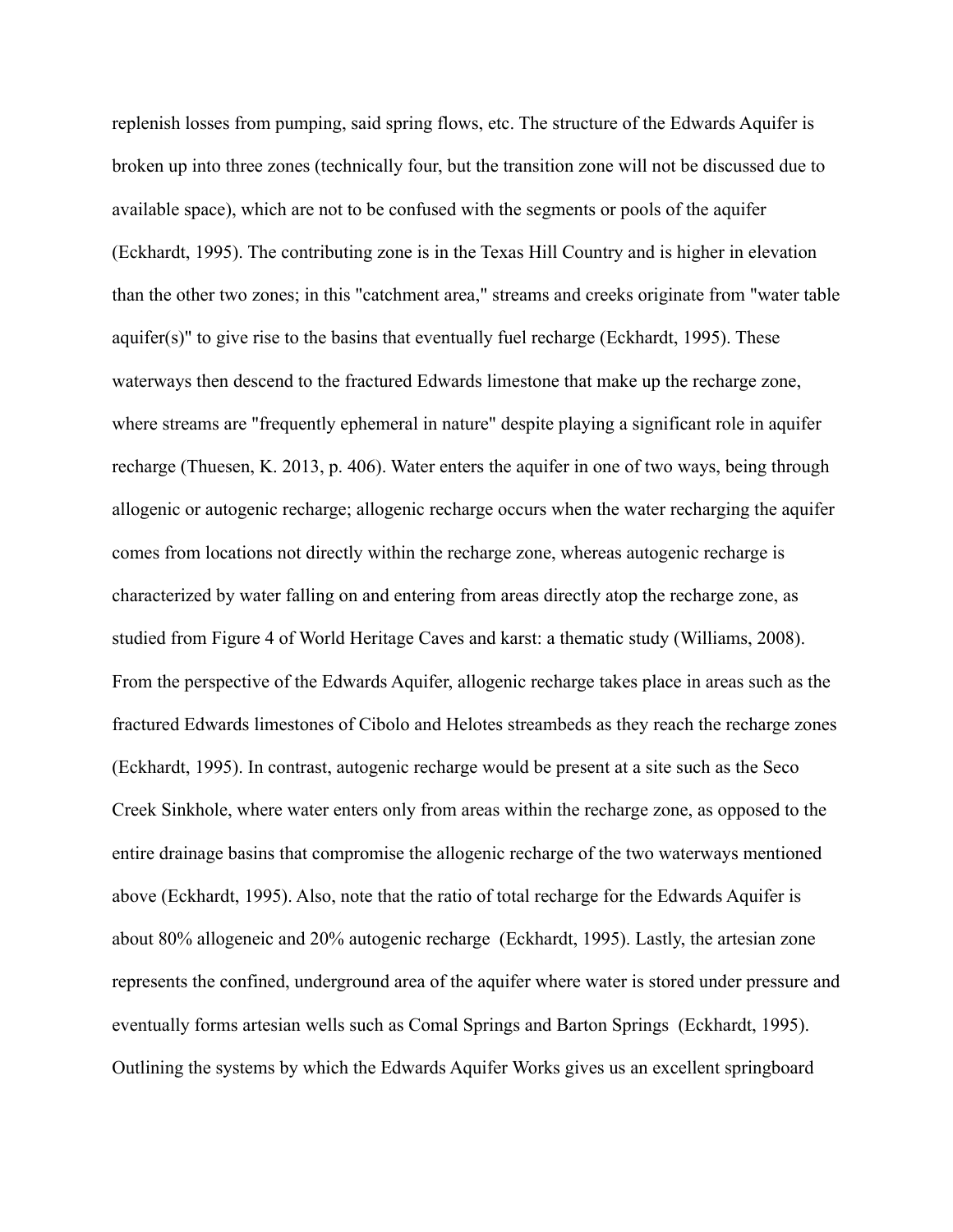into understanding how the stimulus or change to the system, in this case land development, will impact it.

Today, Central Texas is in flux regarding land development and urban sprawl. This region is growing rapidly, containing "three of the five fastest-growing counties in the United States" along the I-35 or I-10 corridors, with much of the land development coming in unincorporated areas (Eldredge, 2022). In an article examining this style of development, Ben Eldredge from the Cibolo Center for Conservation characterizes it well, stating that developers can "(exploit) existing infrastructure without paying for the impacts of new development" (Eldredge, 2022). Specifically, the state of Texas has altogether failed to enact legislation that "prevent(s) pollution from fouling aquifers or (preventing) recharge features from being destroyed," which would consequently harm aquifers in a drastic way (Eldredge, 2022). In addition to not preventing these blatant offenses, the housing developments constructed in the Hill Country use techniques to build homes that scrape the land of vegetation entirely, weakening the ability of drainage basins to capture, hold, and channel water toward the recharge zone. Furthermore, developers are increasingly requesting permits of rising magnitude to dump treated wastewater effluents into Central Texas streams, which is an "ill-advised practice" due to the limestone substrates of these streambeds, which can cause these waterways to become easily eutrophic (Wimberley Valley Watershed Organization, 2019). In addition to the impact this would have on aquifer recharge, we must consider the implications for endangered cave species such as the Barton Springs Salamander. Previously, this organism was only thought to live in Barton Springs and associated smaller springs but has recently been found in the Onion Creek watershed, within the contributing zone of the Edwards Aquifer, "in the vicinity of the proposed [wastewater] discharge [location]" that was planning to go ahead until Protect Our Water opposed it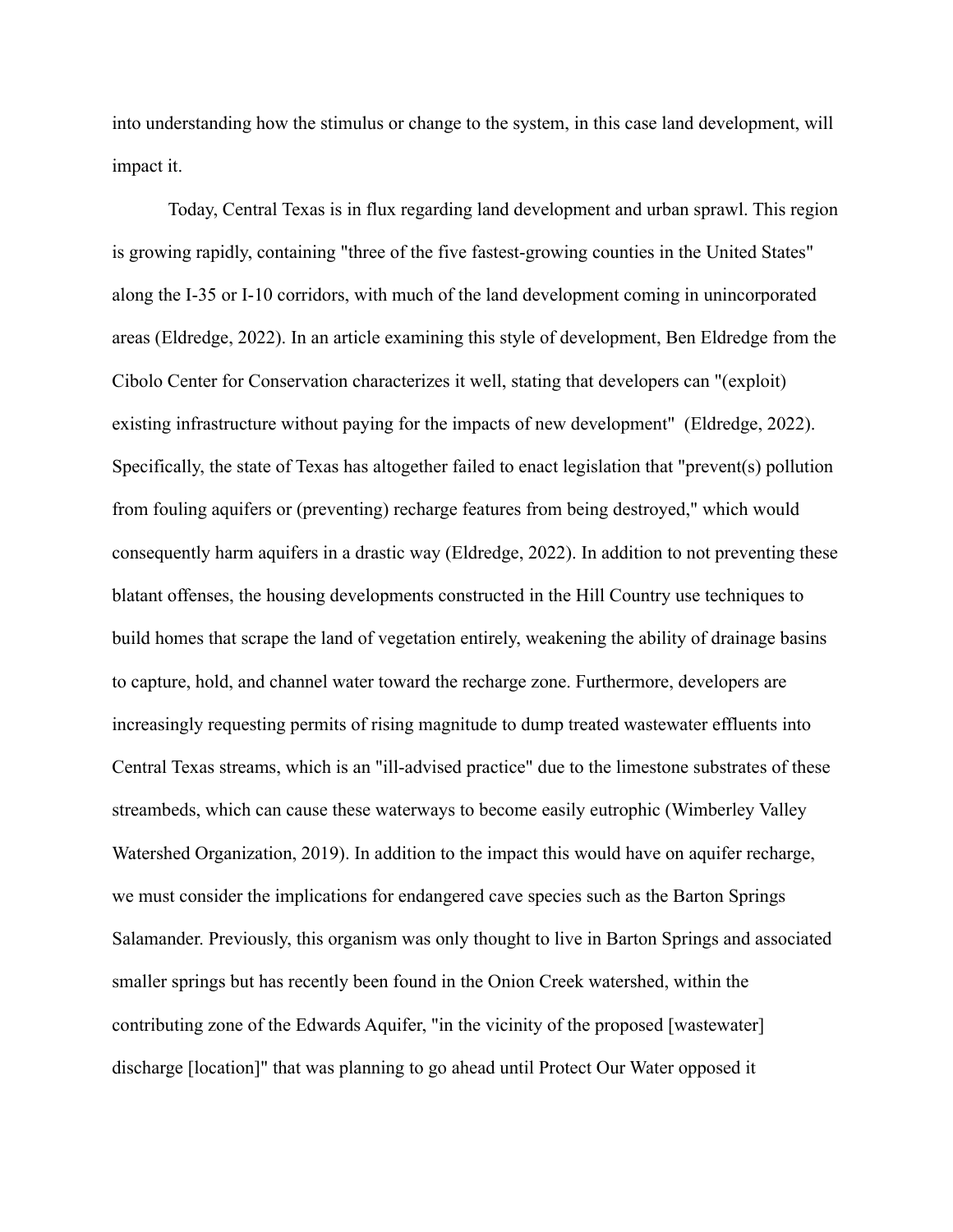(Lueckemeyer, 2018). This discovery emphasizes the importance of geochemistry to Edwards Aquifer and Edwards Plateau endemics. It also serves as a broader lesson to fully explore, map out, and understand natural systems before altering them in irreversible ways. This also supports Gregg Eckhardt's notion that the Contributing Zone does not receive enough protection compared to the recharge zone when it comes to regulations and practices (Eckhardt, 1995). Furthermore, as the population increases, so does the needed capacity of infrastructure, regardless of the lack of helpful support provided by developers. One such example is the Oak Hill Parkway, a massive freeway constructed over Williamson Creek, where the contributing zone meets the recharge zone. Such intensive construction in such an important area doesn't make sense from an environmental perspective, as the water going into the creek, now devoid of a riparian area, will momentarily enter the recharge zone. However, as Gregg Eckhardt Points out, as long as construction occurs in the contributing zone, "builders can do almost whatever they like on sensitive properties adjacent to the Recharge zone," he also points out that "once the water in the Aquifer becomes contaminated, it will be challenging and perhaps impossible to clean." (Eckhardt, 1995). The latter of the two pieces of evidence becomes increasingly important considering San Antonio's drinking water comes from disconnected wells; if polluted, "smaller treatment facilities… which would be more expensive to build and operate," would become necessary to build, causing a spike in infrastructure expenses (Eckhardt, 1995). There are apparent issues regarding the current development regulations, which need to change before irreversible damage is done.

Understanding how development impacts Edwards Aquifer recharge is an essential step to brainstorming solutions. Regarding the mitigation of pollutants, TCEQ acknowledges that "properly sited and designed soil dispersal systems," which is a zero-discharge method, represent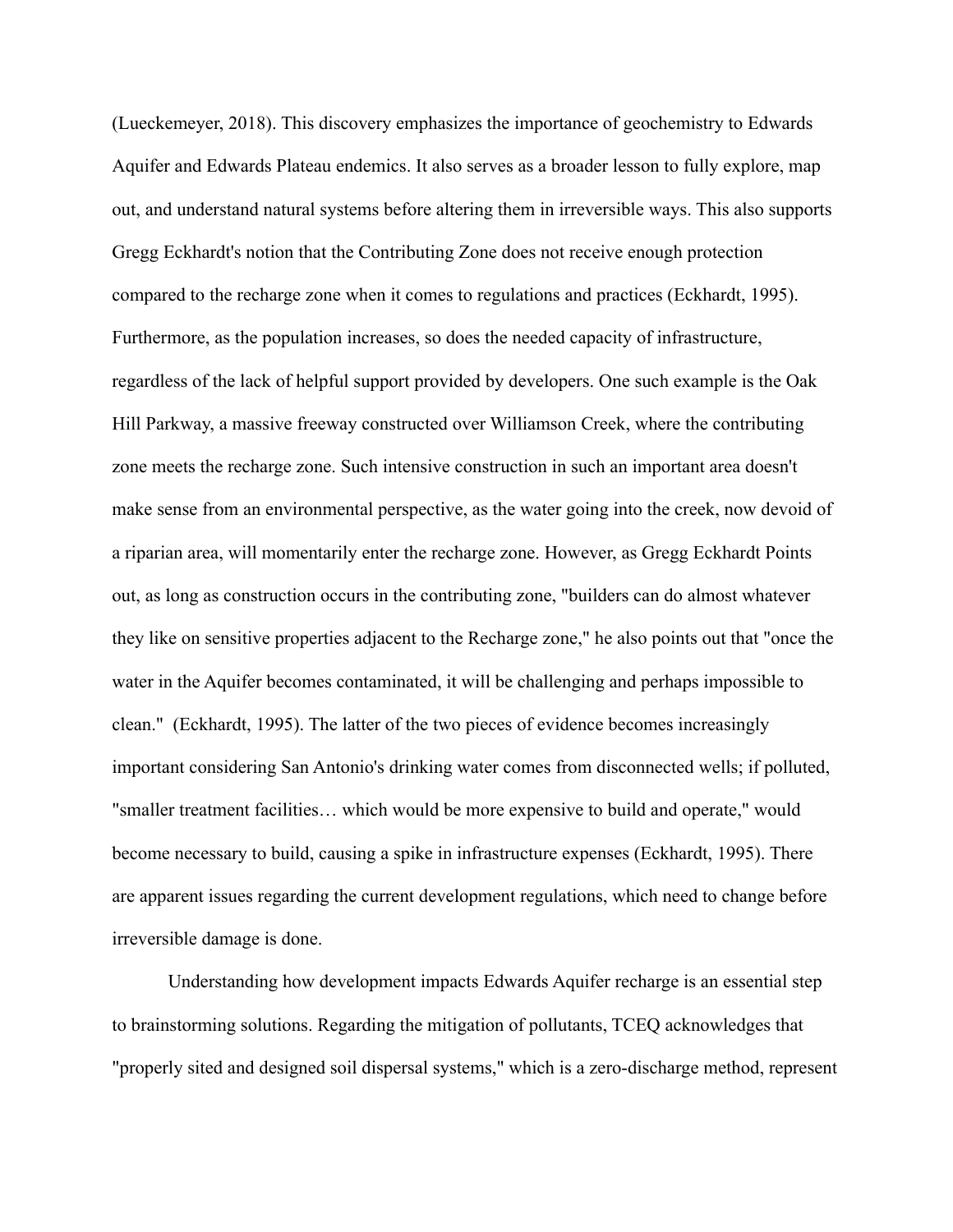a more effective alternative to wastewater discharge (Wimberley Valley Watershed Organization, 2019). Perhaps, a reallocation or potential increase of funds stemming from new developments could finance such projects. In addition, further, more environmentally sound, regulations regarding development restrictions and guidelines in the contributing zone, and those protecting endangered and endemic species such as the Barton Springs Salamander, should be put into place in the near future. Furthermore, we should look to enhance aquifer recharge through various methods, the first of which would be to increase the breadth and accuracy of mapping above and beneath the surface. For instance, according to their social media, the Lady Bird Johnson Wildflower Center, located above the recharge zone, recently found a previously undiscovered cave contributing to autogenic recharge on their grounds. Imagine the difference in recharge if every cave similar to this was discovered, protected, and managed as effectively as this one. Areas such as the Western Oaks Karst Preserve and William H. Russell Karst Preserve represent quintessential examples of how autogenic recharge can be significantly protected and enhanced through appropriate drainage, runoff, and grading design, even in developed areas. Aside from preventing wastewater discharges, allogenic recharge can be improved by restoring suitable riparian vegetation with the help of expert ecologists and hydrologists to "optimize the quality and quantity" and incorporating the use of "swallets'' with grates to better filter out sediments before they enter the caves, openings, or fractures that contribute to aquifer recharge within streambeds in allogeneic waterways (Thuesen, K. 2013, p. 408). In addition, other devices used to filter out contaminants entering through either form of recharge should be an area where research resources are allocated, as well as fully exploring the potential of ASR technologies, which according to the Barton Springs Edwards Aquifer Conservation District, will become an "increasingly important tool for meeting future water demand" by managing water storage and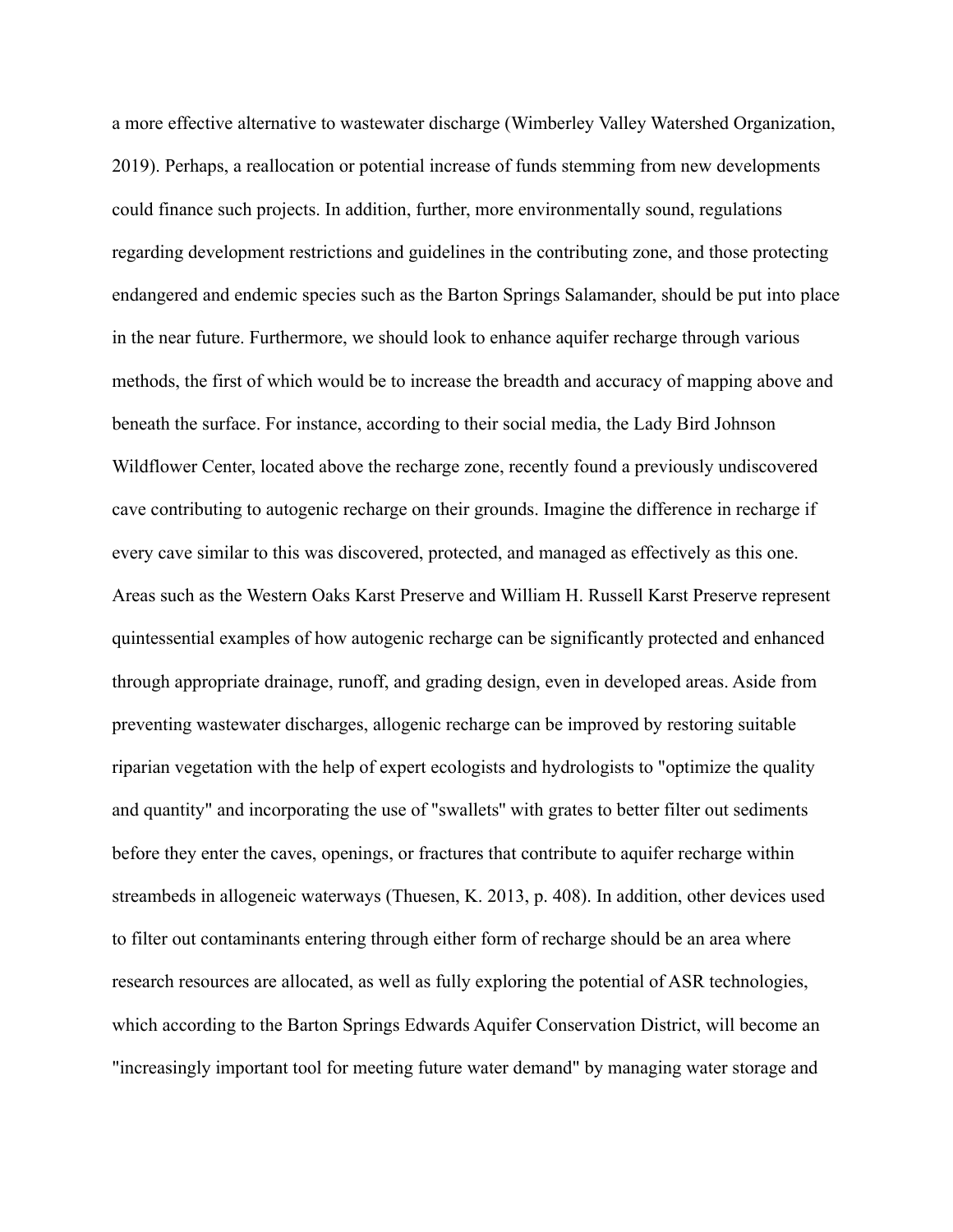recovery using existing aquifer frameworks and injection wells (Barton Springs Edwards Aquifer Conservation District, n.d.). Another potential recharge enhancement comes in the form of Type I and Type II dams, outlined by Gregg Eckhardt on The Edwards Aquifer website. Type I dams are constructed at higher elevations in the contributing zone, to capture and store water in order to eventually be released for recharge downstream, but have the downside of "(inundating) large areas during rainy times and (leaving) large mud-crusted areas during dry times" (Eckhardt, 1995). As a whole, this recharge method is geared more towards enhancing allogenic recharge, but it deprives long-term ecological value. On the other hand, Type II dams are "constructed on the Recharge zone itself, " playing more into the process of autogenic recharge, and having less of an ecological impact as opposed to a Type I dam (Eckhardt, 1995). An improved type two lake could be constructed if we improve the mapping of openings and caves within the recharge zone, along with tailoring the surrounding ecosystems to "yield the greatest quantity of water" through "(managing) brush and (encouraging) grass restoration, including mechanical thinning, prescribed fire and native grass seeding, " (Thuesen, K. 2013, p. 405). In this case, a shallow, wetland-style lake could be constructed that functions as a native grassland habitat in periods where recharge is not occurring. Many great recharge enhancement options exist, and, implemented in tandem, would work well to combat the effects of development on the Edwards Aquifer.

In response to rapid development in Central Texas, numerous and varied strategies can be put into place to mitigate its effects, especially until government regulations align with ecological and hydrological principles. Examining the Edwards Aquifer as a system is essential; identifying how it works, how changes negatively impact this system and exploring solutions to these changes based on function represents a clear path forward for the Edwards Aquifer.